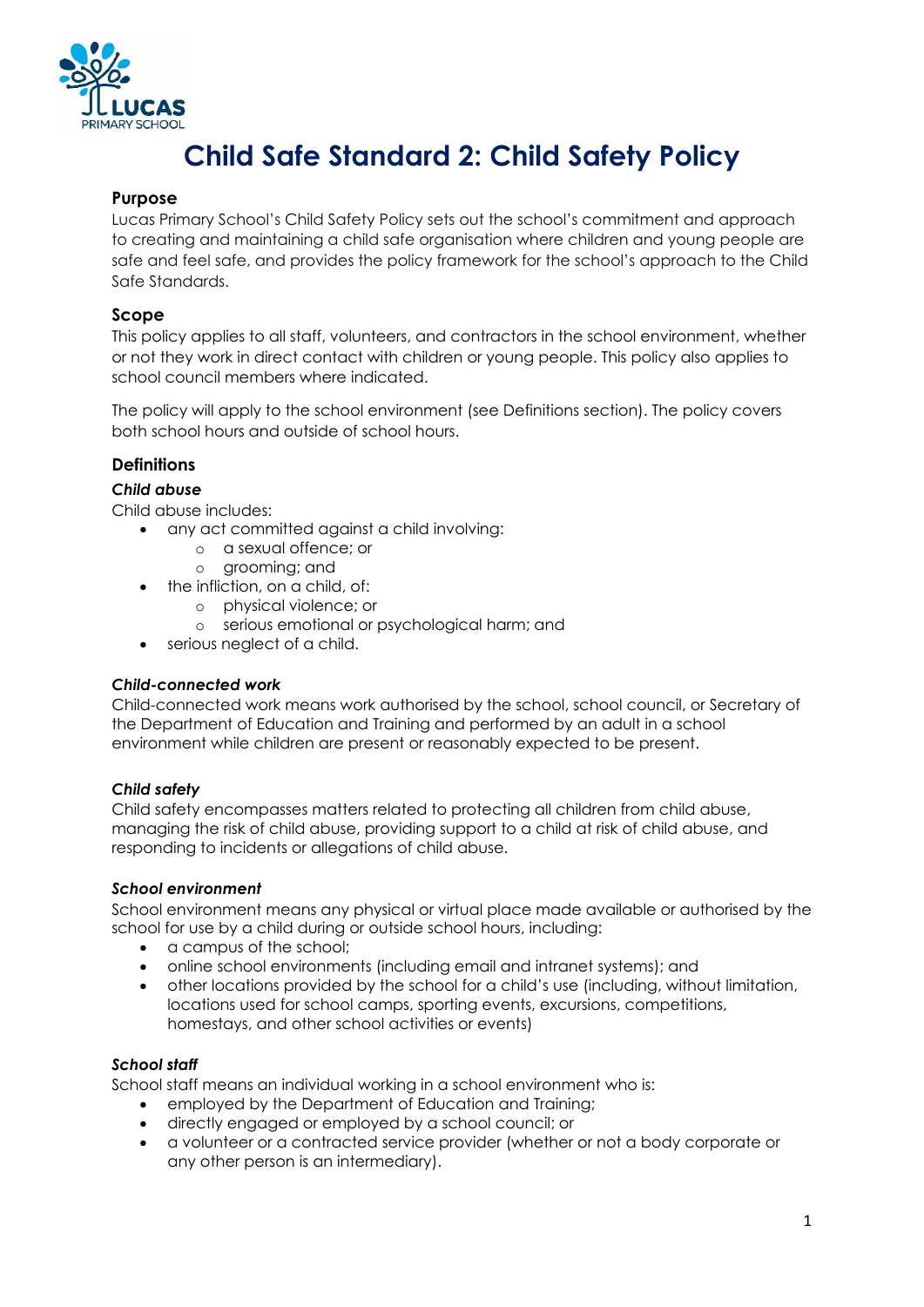# **STATEMENT OF COMMITMENT TO CHILD SAFETY AND CHILD SAFETY PRINCIPLES**

Lucas Primary School is committed to the safety and wellbeing of all children and young people. This will be the primary focus of our care and decision-making.

Lucas Primary School has zero tolerance for child abuse.

We are committed to providing a child safe environment where children and young people are safe and feel safe, and their voices are heard about decisions that affect their lives. Our child safe policies, procedures, strategies and practices will be inclusive of the needs of all children, particularly Aboriginal and Torres Strait Islander children, children from culturally and linguistically diverse backgrounds, children with disabilities, and children who are vulnerable.

Every person involved in Lucas Primary School has a responsibility to understand the important and specific role they play individually and collectively to ensure that the wellbeing and safety of all children and young people is at the forefront of all they do and every decision they make.

## **Child safety principles**

In its planning, decision-making and operations, Lucas Primary School will:

- 1. Take a preventative, proactive and participatory approach to child safety;
- 2. Value and empower children to participate in decisions which affect their lives;
- 3. Foster a culture of openness that supports all persons to safely disclose risks of harm to children;
- 4. Respect diversity in cultures and child rearing practices while keeping child safety paramount;
- 5. Provide written guidance on appropriate conduct and behaviour towards children;
- 6. Engage only the most suitable people to work with children and have high quality staff and volunteer supervision and professional development;
- 7. Ensure children know who to talk with if they are worried or are feeling unsafe, and that they are comfortable and encouraged to raise such concerns;
- 8. Report suspected abuse, neglect or mistreatment promptly to the appropriate authorities;
- 9. Share information appropriately and lawfully with other organisations where the safety and wellbeing of children is at risk; and
- 10. Value the input of and communicate regularly with families and carers

# **POLICY**

## **Strategies to embed a child safe culture**

Lucas Primary School's culture encourages staff, students, parents and the school community to raise, discuss and scrutinise child safety concerns. This makes it more difficult for abuse to occur and remain hidden.

All child safety documents, including this policy, the Child Safety Code of Conduct the school's Child Safety Responding and Reporting Obligations (including Mandatory Reporting) Policy and Procedures *Identifying and Responding to All Forms of Abuse in Victorian Schools* and the Four Critical Actions for Schools are readily available online and in hard copy at the school office for all staff and students to read at any time.

Child safety is everyone's responsibility. **All school staff** are required to:

- Act in accordance with the school's Child Safety Code of Conduct, which clearly sets out the difference between appropriate and inappropriate behaviour
- Act in accordance with the Child Safety Responding and Reporting Obligations (including Mandatory Reporting) Policy and Procedures at all times, including following the Four Critical Actions for Schools where necessary
- Undertake annual guidance and training on child safety
- Act in accordance with their legal obligations, including: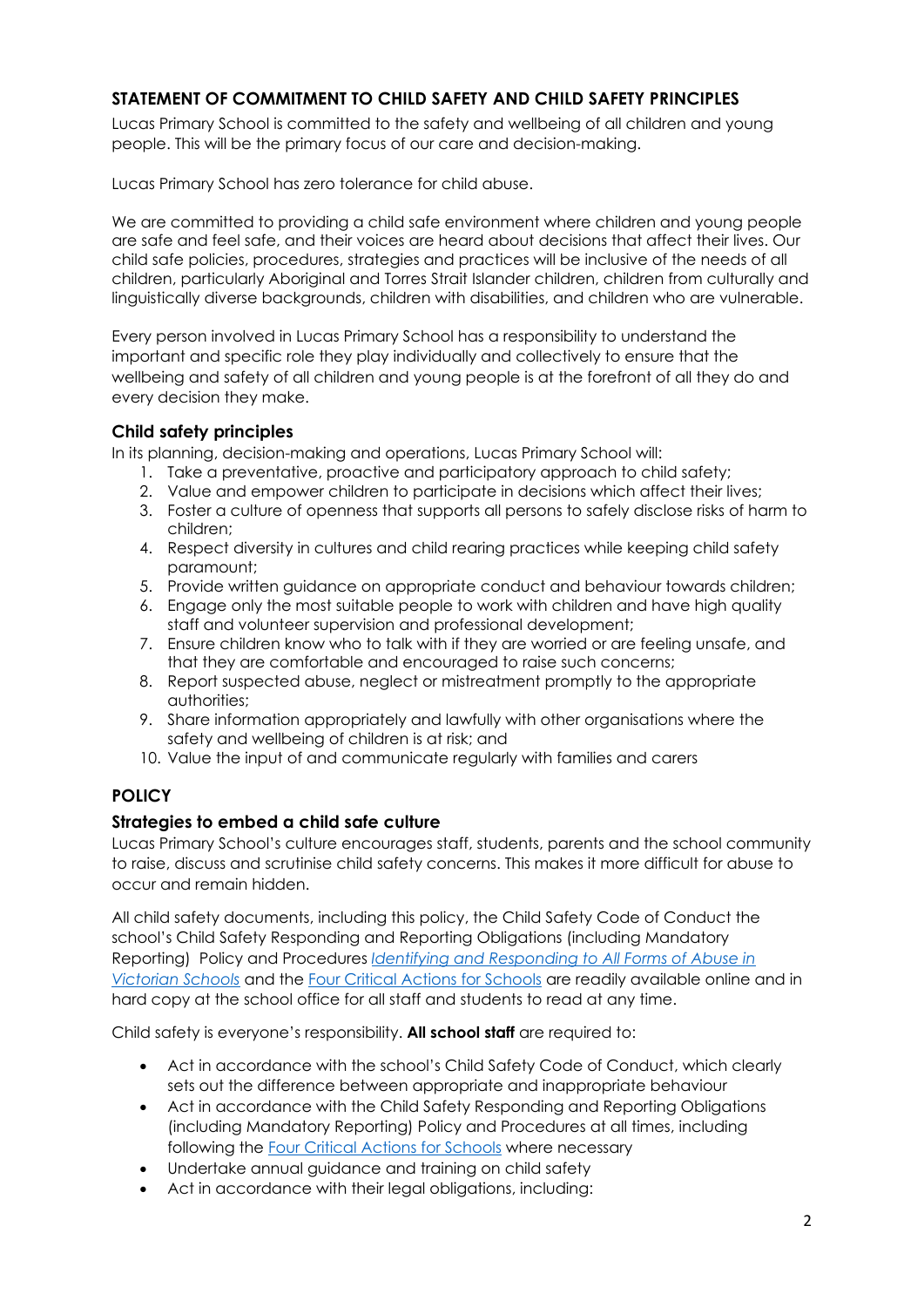- o Failure to disclose offence (applies to all adults)
- o Duty of care (applies to all school staff)
- o Mandatory reporting obligations (applies to all mandatory reporters, including teachers, principals, registered psychologists, and registered doctors and nurses)
- o Failure to protect offence (applies to a person in a position of authority within the school)
- o Reportable conduct obligations (applies to all school staff in reporting conduct to the principal, and applies to the principal in reporting to Employee Conduct Branch)
- o Organisational duty of care (applies to the school as an organisation)
- o For more information on these obligations, see Identifying and Responding to All Forms of Abuse in Victorian Schools.

As part of Lucas Primary School's child safe culture, **school leadership** (including the principal and assistant principal[s]) will:

- Consider the diversity of all children, including (but not limited to) the needs of Aboriginal and Torres Strait Islander children, children from culturally and linguistically diverse backgrounds, children with disabilities, and children who are vulnerable, when implementing the Child Safe Standards
- Ensure that child safety is a regular agenda item at school leadership meetings and staff meetings
- Encourage and enable staff professional learning and training to build deeper understandings of child safety and prevention of abuse
- Ensure that no one is prohibited or discouraged from reporting an allegation of child abuse to a person external to the school or from making records of any allegation.

As part of Lucas Primary School's child safe culture, **school mandatory reporting staff** are required to:

- Complete the Protecting Children Mandatory reporting and other obligations online module every year
- Read the school's Child Safety Code of Conduct on induction, and maintain familiarity with that document
- Read the school's Child Safety Responding and Reporting Obligations (including Mandatory Reporting) Policy and Procedures on induction, and maintain familiarity with that document
- Read the school's Child Safety Policy (this document) on induction, and maintain familiarity with that document.

As part of Lucas Primary School's child safe culture, in performing the functions and powers given to them under the *Education and Training Reform Act 2006*, **school councils and school council members** will:

- Ensure that child safety is a regular agenda item at school council meetings.
- Consider the diversity of all children, including (but not limited to) the needs of Aboriginal and Torres Strait Islander children, children from culturally and linguistically diverse backgrounds, children with disabilities, and children who are vulnerable, when making decisions regarding the Child Safe Standards
- Undertake annual guidance and training on child safety, such as the Child Safe Standards School Council Training PowerPoint.
- Approve the Child Safety Code of Conduct to the extent that it applies to school council employees and members, and if updated, note the new document in its school council meeting minutes
- When hiring employees, ensure that selection, supervision and management practices are child safe (unless delegated to the principal).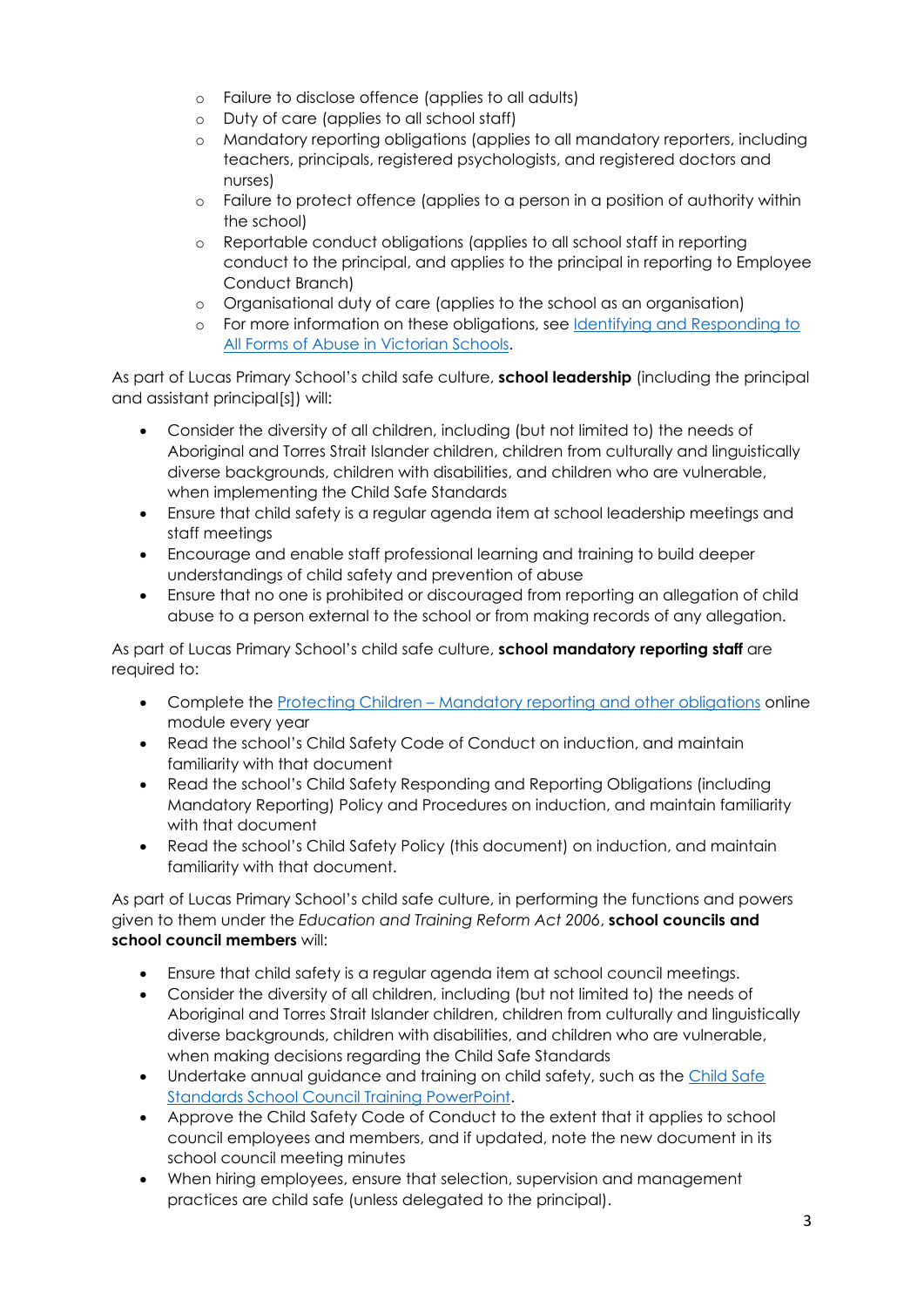School leadership will maintain records of the above processes.

# **Roles and responsibilities**

School leaders will ensure that each person understands their role, responsibilities and behaviour expected in protecting children and young people from abuse and neglect. Staff will comply with the school's Child Safety Code of Conduct, which sets out clearly the difference between appropriate and inappropriate behaviour.

Specific child safety responsibilities:

- The principal is responsible for reviewing and updating the Child Safety Policy every 2 years.
- The principal is responsible for monitoring the school's compliance with the Child Safety Policy. The school community should approach the principal if they have any concerns about the school's compliance with the Child Safety Policy.
- The principal is responsible for informing the school community about this policy, and making it publicly available.
- Other specific roles and responsibilities are named in Lucas Primary School's other child safety policies and procedures, including the Child Safety Code of Conduct, Child Safety Responding and Reporting Obligations (including Mandatory Reporting) Policy and Procedures, and risk assessment register.

# **Recruitment**

Lucas Primary School follows the Department's Recruitment in Schools guide to ensure child safe recruitment practices, available on the Department's website.

All prospective volunteers are required to comply with our school's Volunteers Policy, including in relation to assessing the suitability of prospective volunteers and obtaining checks required under this policy.

## **Training and supervision**

Training and education is important to ensure that everyone in the school understands that child safety is everyone's responsibility.

Our school culture aims for all staff and volunteers (in addition to parents/carers and children) to feel confident and comfortable in coming forward with any allegations or suspicions of child abuse or child safety concerns. We train our staff and volunteers to identify, assess, and minimise risks of child abuse and to detect potential signs of child abuse. This training occurs annually or more often as required.

We also support our staff and volunteers through ongoing supervision to develop their skills to protect children from abuse, to promote the cultural safety of Aboriginal and Torres Strait Islander children and children from linguistically and/or diverse backgrounds, and the safety of children with a disability and vulnerable children.

New employees and volunteers will be inducted into the school, including by being referred to the Child Safety Policy (this document), the Child Safety Code of Conduct, and the Child Safety Responding and Reporting Obligations (including Mandatory Reporting) Policy and Procedures on the school website and in the staff handbook. They will also be supervised regularly to ensure they understand our school's commitment to child safety, and that their behaviour towards children is safe and appropriate. All employees of our school will be monitored and assessed via regular performance review to ensure their continuing suitability for child-connected work. Any inappropriate behaviour will be reported by school staff to the Principal or Assistant Principal and will be managed in accordance with Lucas Primary School's Child Safety Responding and Reporting Obligations (including Mandatory Reporting) Policy and Procedures.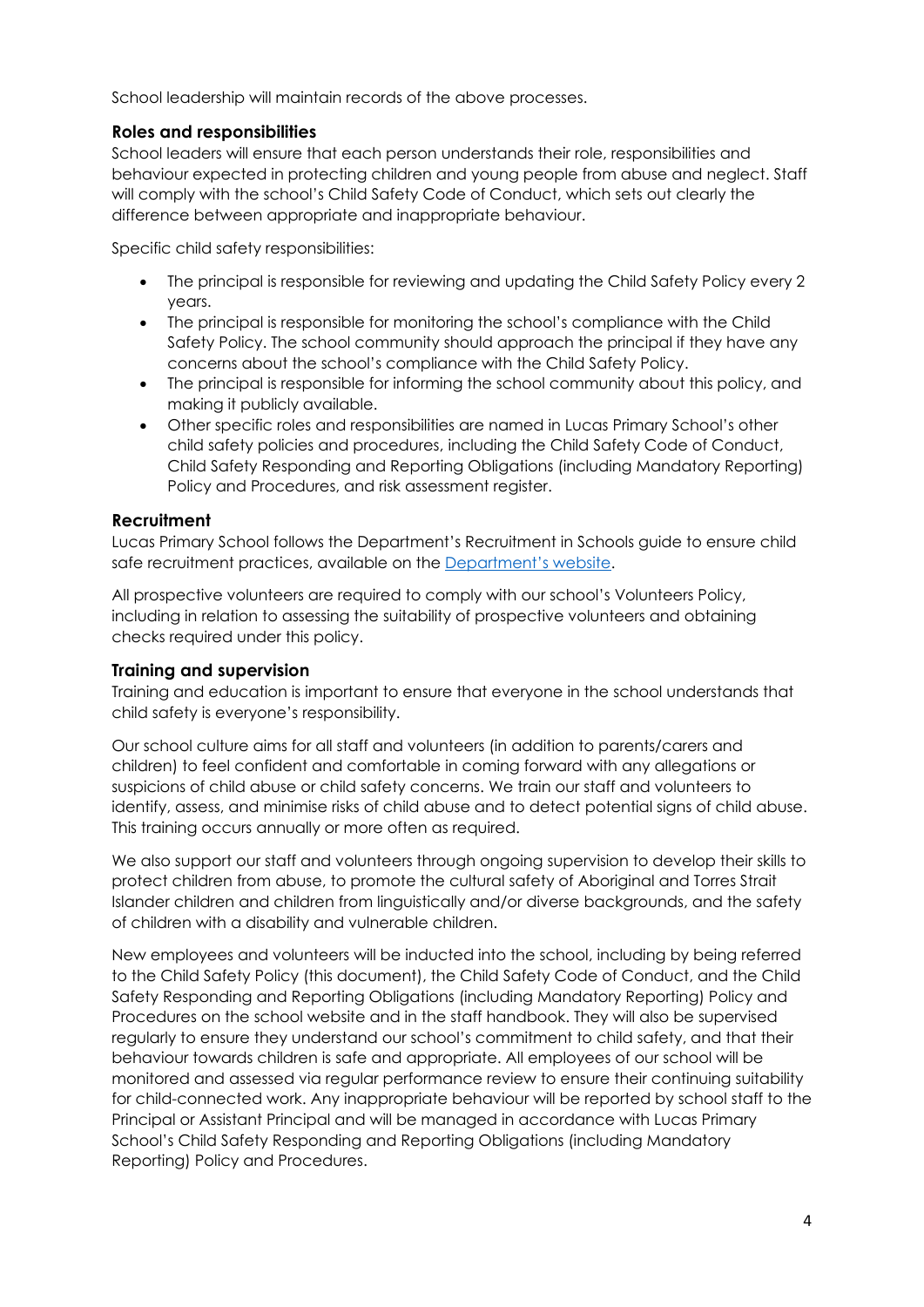# **Reporting a child safety concern or complaint**

The school has clear expectations for all staff and volunteers in making a report about a child or young person who may be in need of protection. All staff (including school council employees) must follow the school's Child Safety Responding and Reporting Obligations (including Mandatory Reporting) Policy and Procedures, including following the Four Critical Actions for Schools if there is an incident, disclosure or suspicion of child abuse. Immediate actions should include reporting their concerns to DHHS Child Protection, Victoria Police and/or another appropriate agency and notifying the principal or a member of the school leadership team of their concerns and the reasons for those concerns.

Lucas Primary School will never prohibit or discourage school staff from reporting an allegation of child abuse. The school will always take action to respond to a complaint in accordance with the school's Child Safety Responding and Reporting Obligations (including Mandatory Reporting) Policy and Procedures. In accordance with Action 4 of the Four Critical Actions for Schools, Lucas Primary School will provide ongoing support for students affected by child abuse.

The Child Safety Responding and Reporting Obligations (including Mandatory Reporting) Policy and Procedures can be found at http://lucasps.vic.edu.au/

#### **Risk reduction and management**

Lucas Primary School believes the wellbeing of children and young people is paramount, and is vigilant in ensuring proper risk management processes, found in the school's risk assessment register. The school recognises there are potential risks to children and young people and will take a risk management approach by undertaking preventative measures.

We will identify and mitigate the risks of child abuse in school environments by taking into account the nature of each school environment, the activities expected to be conducted in that environment and the characteristics and needs of all children expected to be present in that environment.

Lucas Primary School monitors and evaluates the effectiveness of the actions it takes to reduce or remove risks to child safety, more information can be found in the school's risk assessment register.

## **Listening to, communicating with and empowering children**

Lucas Primary School has developed a safe, inclusive and supportive environment that involves and communicates with children, young people and their parents/carers. We encourage child and parent/carer involvement and engagement that informs safe school operations and builds the capability of children and parents/carers to understand their rights and their responsibilities. Our school is committed to supporting and encouraging students to use their voice to raise and share their concerns with a trusted adult at any time of need. Students can access information on how to report abuse from a staff member in the school.

When the school is gathering information in relation to a complaint about alleged misconduct with or abuse of a child, the school will listen to the complainant's account and take them seriously, check understanding and keep the child (and/or their parents/carers, as appropriate) informed about progress.

The school will promote the Child Safe Standards in ways that are readily accessible, easy to understand, and user-friendly to children, including:

- All of our child safety policies and procedures will be available for the students and parents at to read at http://lucasps.vic.edu.au/
- PROTECT Child Safety posters will be displayed across the school